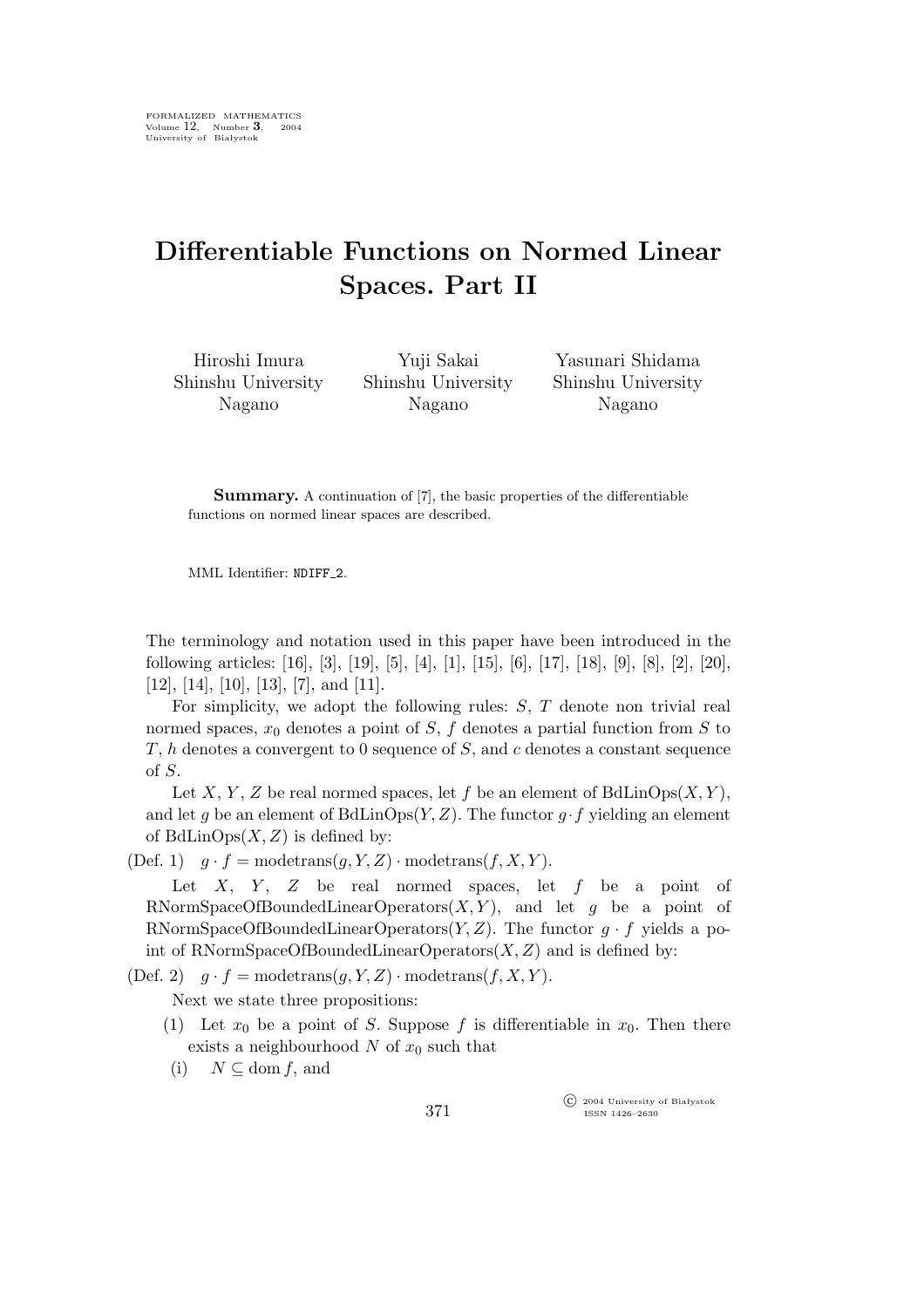## 372 hiroshi imura *et al.*

- (ii) for every point z of S and for every convergent to 0 sequence h of real numbers and for every c such that  $\text{rng } c = \{x_0\}$  and  $\text{rng}(h \cdot z + c) \subseteq N$ holds  $h^{-1}(f \cdot (h \cdot z + c) - f \cdot c)$  is convergent and  $f'(x_0)(z) = \lim_h (h^{-1}(f \cdot z))$  $(h \cdot z + c) - f \cdot c$ ).
- (2) Let  $x_0$  be a point of S. Suppose f is differentiable in  $x_0$ . Let z be a point of S, h be a convergent to 0 sequence of real numbers, and given c. Suppose rng  $c = \{x_0\}$  and rng $(h \cdot z + c) \subseteq$  dom f. Then  $h^{-1}(f \cdot (h \cdot z + c) - f \cdot c)$  is convergent and  $f'(x_0)(z) = \lim_h(h^{-1}(f \cdot (h \cdot z + c) - f \cdot c)).$
- (3) Let  $x_0$  be a point of S and N be a neighbourhood of  $x_0$ . Suppose  $N \subseteq$ dom f. Let z be a point of S and  $d_1$  be a point of T. Then the following statements are equivalent
- (i) for every convergent to 0 sequence h of real numbers and for every c such that  $\text{rng } c = \{x_0\}$  and  $\text{rng}(h \cdot z + c) \subseteq N$  holds  $h^{-1}(f \cdot (h \cdot z + c) - f \cdot c)$ is convergent and  $d_1 = \lim_h(h^{-1}(f \cdot (h \cdot z + c) - f \cdot c)),$
- (ii) for every real number e such that  $e > 0$  there exists a real number d such that  $d > 0$  and for every real number h such that  $|h| < d$  and  $h \neq 0$ and  $h \cdot z + x_0 \in N$  holds  $||h^{-1} \cdot (f_{h \cdot z + x_0} - f_{x_0}) - d_1|| < e$ .

Let us consider S, T, let us consider f, let  $x_0$  be a point of S, and let z be a point of S. We say that f is Gateaux differentiable in  $x_0$ , z if and only if the condition (Def. 3) is satisfied.

- (Def. 3) There exists a neighbourhood N of  $x_0$  such that
	- (i)  $N \subset$  dom f, and
	- (ii) there exists a point  $d_1$  of T such that for every real number e such that  $e > 0$  there exists a real number d such that  $d > 0$  and for every real number h such that  $|h| < d$  and  $h \neq 0$  and  $h \cdot z + x_0 \in N$  holds  $||h^{-1} \cdot (f_{h \cdot z + x_0} - f_{x_0}) - d_1|| < e.$

One can prove the following proposition

(4) For every real normed space X and for all points x, y of X holds  $||x-y|| >$ 0 iff  $x \neq y$  and for every real normed space X and for all points x, y of X holds  $\|x - y\| = \|y - x\|$  and for every real normed space X and for all points x, y of X holds  $\|x - y\| = 0$  iff  $x = y$  and for every real normed space X and for all points x, y of X holds  $\|x - y\| \neq 0$  iff  $x \neq y$  and for every real normed space  $X$  and for all points  $x, y, z$  of  $X$  and for every real number e such that  $e > 0$  holds if  $||x - z|| < \frac{e}{2}$  $\frac{e}{2}$  and  $||z - y|| < \frac{e}{2}$  $\frac{e}{2}$ , then  $\|x - y\| < \epsilon$  and for every real normed space X and for all points x, y, z of X and for every real number e such that  $e > 0$  holds if  $||x - z|| < \frac{e}{2}$  $\overline{2}$ and  $||y - z|| < \frac{e}{2}$  $\frac{e}{2}$ , then  $||x - y|| < e$  and for every real normed space X and for every point x of X such that for every real number e such that  $e > 0$ holds  $||x|| < e$  holds  $x = 0$ <sub>X</sub> and for every real normed space X and for all points x, y of X such that for every real number e such that  $e > 0$  holds  $||x - y|| < e$  holds  $x = y$ .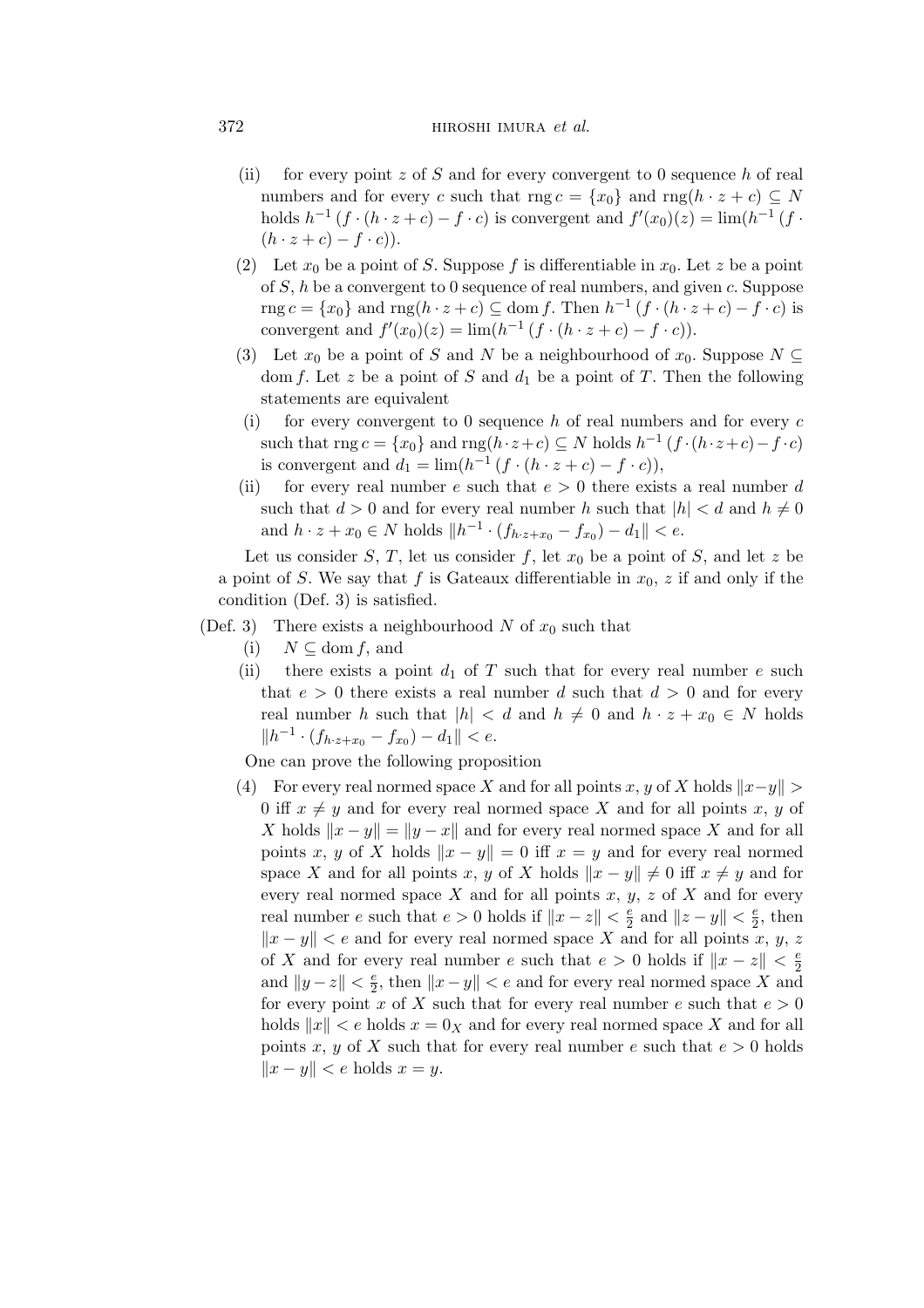Let us consider S, T, let us consider f, let  $x_0$  be a point of S, and let z be a point of S. Let us assume that f is Gateaux differentiable in  $x_0$ , z. The functor GateauxDiff<sub>z</sub> $(f, x_0)$  yields a point of T and is defined by the condition (Def. 4).

- (Def. 4) There exists a neighbourhood N of  $x_0$  such that
	- (i)  $N \subseteq \text{dom } f$ , and
	- (ii) for every real number e such that  $e > 0$  there exists a real number d such that  $d > 0$  and for every real number h such that  $|h| < d$  and  $h \neq 0$ and  $h \cdot z + x_0 \in N$  holds  $||h^{-1} \cdot (f_{h \cdot z + x_0} - f_{x_0}) -$  GateauxDiff<sub>z</sub> $(f, x_0) || < e$ . We now state two propositions:
	- (5) Let  $x_0$  be a point of S and z be a point of S. Then f is Gateaux differentiable in  $x_0$ , z if and only if there exists a neighbourhood N of  $x_0$  such that  $N \subseteq$  dom f and there exists a point  $d_1$  of T such that for every convergent to 0 sequence h of real numbers and for every c such that  $\text{rng } c = \{x_0\}$ and  $\text{rng}(h \cdot z + c) \subseteq N$  holds  $h^{-1}(f \cdot (h \cdot z + c) - f \cdot c)$  is convergent and  $d_1 = \lim_h (h^{-1}(f \cdot (h \cdot z + c) - f \cdot c)).$
	- (6) Let  $x_0$  be a point of S. Suppose f is differentiable in  $x_0$ . Let z be a point of S. Then
	- (i) f is Gateaux differentiable in  $x_0, z$ ,
	- (ii) GateauxDiff<sub>z</sub> $(f, x_0) = f'(x_0)(z)$ , and
	- (iii) there exists a neighbourhood N of  $x_0$  such that  $N \subseteq \text{dom } f$  and for every convergent to  $0$  sequence h of real numbers and for every c such that rng  $c = \{x_0\}$  and rng $(h \cdot z + c) \subseteq N$  holds  $h^{-1}(f \cdot (h \cdot z + c) - f \cdot c)$  is convergent and GateauxDiff<sub>z</sub> $(f, x_0) = \lim_h(h^{-1}(f \cdot (h \cdot z + c) - f \cdot c)).$

In the sequel  $U$  is a non trivial real normed space.

Next we state several propositions:

- (7) Let R be a rest of S, T. Suppose  $R_{0<sub>S</sub>} = 0<sub>T</sub>$ . Let e be a real number. Suppose  $e > 0$ . Then there exists a real number d such that  $d > 0$  and for every point h of S such that  $||h|| < d$  holds  $||R_h|| \leqslant e \cdot ||h||$ .
- (8) Let R be a rest of T, U. Suppose  $R_{0_T} = 0_U$ . Let L be a bounded linear operator from S into T. Then  $R \cdot L$  is a rest of S, U.
- (9) For every rest R of S, T and for every bounded linear operator L from T into U holds  $L \cdot R$  is a rest of S, U.
- (10) Let  $R_1$  be a rest of S, T. Suppose  $(R_1)_{0s} = 0_T$ . Let  $R_2$  be a rest of T, *U*. If  $(R_2)_{0_T} = 0_U$ , then  $R_2 \cdot R_1$  is a rest of *S*, *U*.
- (11) Let  $R_1$  be a rest of S, T. Suppose  $(R_1)_{0_S} = 0_T$ . Let  $R_2$  be a rest of T, U. Suppose  $(R_2)_{0_T} = 0_U$ . Let L be a bounded linear operator from S into T. Then  $R_2 \cdot (L + R_1)$  is a rest of S, U.
- (12) Let  $R_1$  be a rest of S, T. Suppose  $(R_1)_{0_S} = 0_T$ . Let  $R_2$  be a rest of T, U. Suppose  $(R_2)_{0_T} = 0_U$ . Let  $L_1$  be a bounded linear operator from S into  $T$  and  $L_2$  be a bounded linear operator from  $T$  into  $U$ . Then